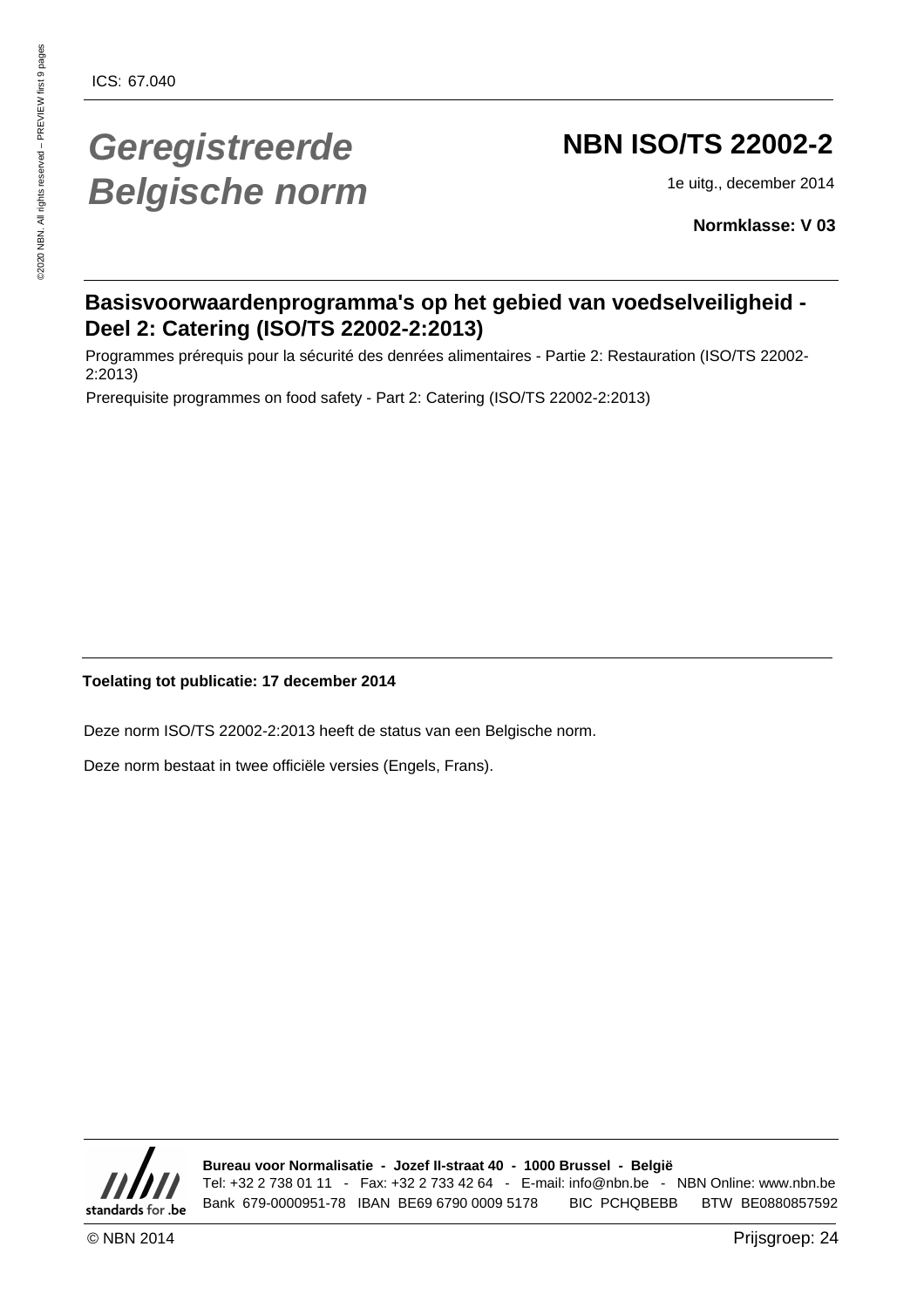# **NBN ISO/TS 22002-2**

1e éd., décembre 2014

**Indice de classement: V 03**

#### **Programmes prérequis pour la sécurité des denrées alimentaires - Partie 2: Restauration (ISO/TS 22002-2:2013)**

Basisvoorwaardenprogramma's op het gebied van voedselveiligheid - Deel 2: Catering (ISO/TS 22002- 2:2013)

Prerequisite programmes on food safety - Part 2: Catering (ISO/TS 22002-2:2013)

#### **Autorisation de publication: 17 décembre 2014**

La présente norme ISO/TS 22002-2:2013 a le statut d'une norme belge.

La présente norme existe en deux versions officielles (anglais, français).



**Bureau de Normalisation - rue Joseph II 40 - 1000 Bruxelles - Belgique** Tél: +32 2 738 01 11 - Fax: +32 2 733 42 64 - E-mail: info@nbn.be - NBN Online: www.nbn.be Banque 679-0000951-78 IBAN BE69 6790 0009 5178 BIC PCHQBEBB TVA BE0880857592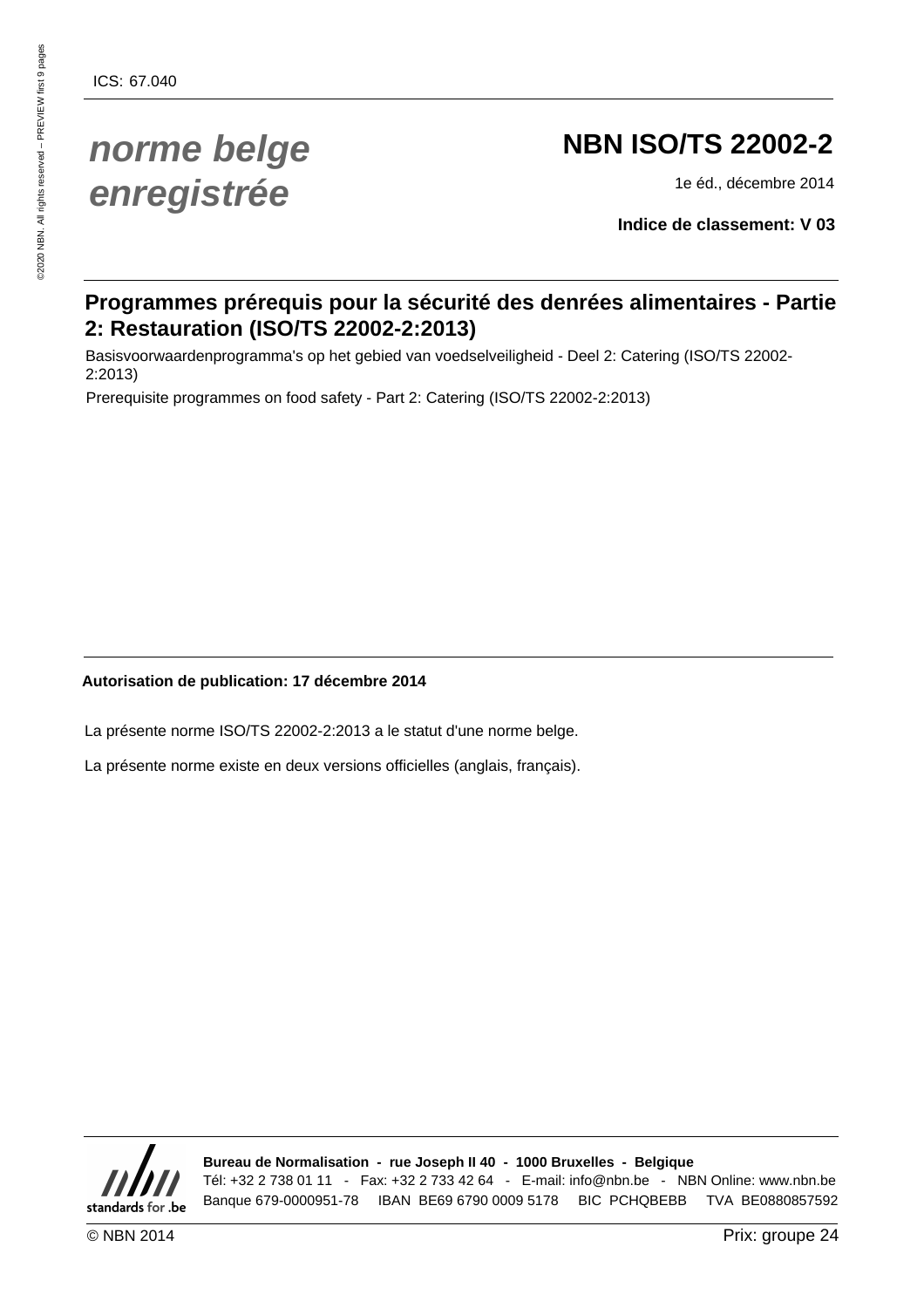# **TECHNICAL** SPECIFICATION



First edition 2013-01-15

## **Prerequisite programmes on food safety —**

Part 2: **Catering**

*Programmes prérequis pour la sécurité des denrées alimentaires — Partie 2: Restauration*



Reference number ISO/TS 22002-2:2013(E)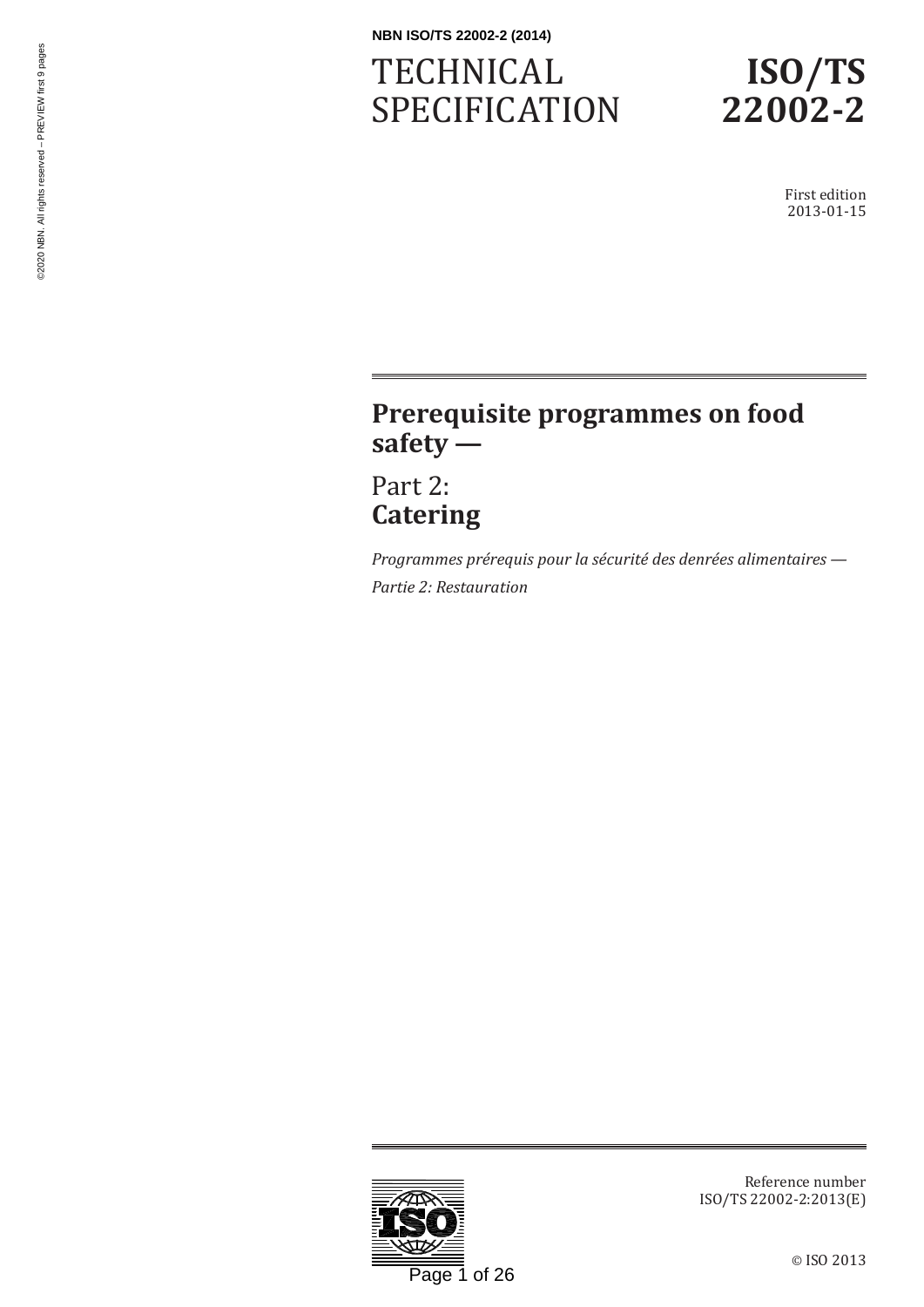#### **ISO/TS 22002-2:2013(E)**



#### **COPYRIGHT PROTECTED DOCUMENT**

© ISO 2013

All rights reserved. Unless otherwise specified, no part of this publication may be reproduced or utilized in any form or by any means, electronic or mechanical, including photocopying and microfilm, without permission in writing from either ISO at the address below or ISO's member body in the country of the requester.

ISO copyright office Case postale 56 • CH-1211 Geneva 20 Tel. + 41 22 749 01 11 Fax + 41 22 749 09 47 E-mail copyright@iso.org Web www.iso.org

Published in Switzerland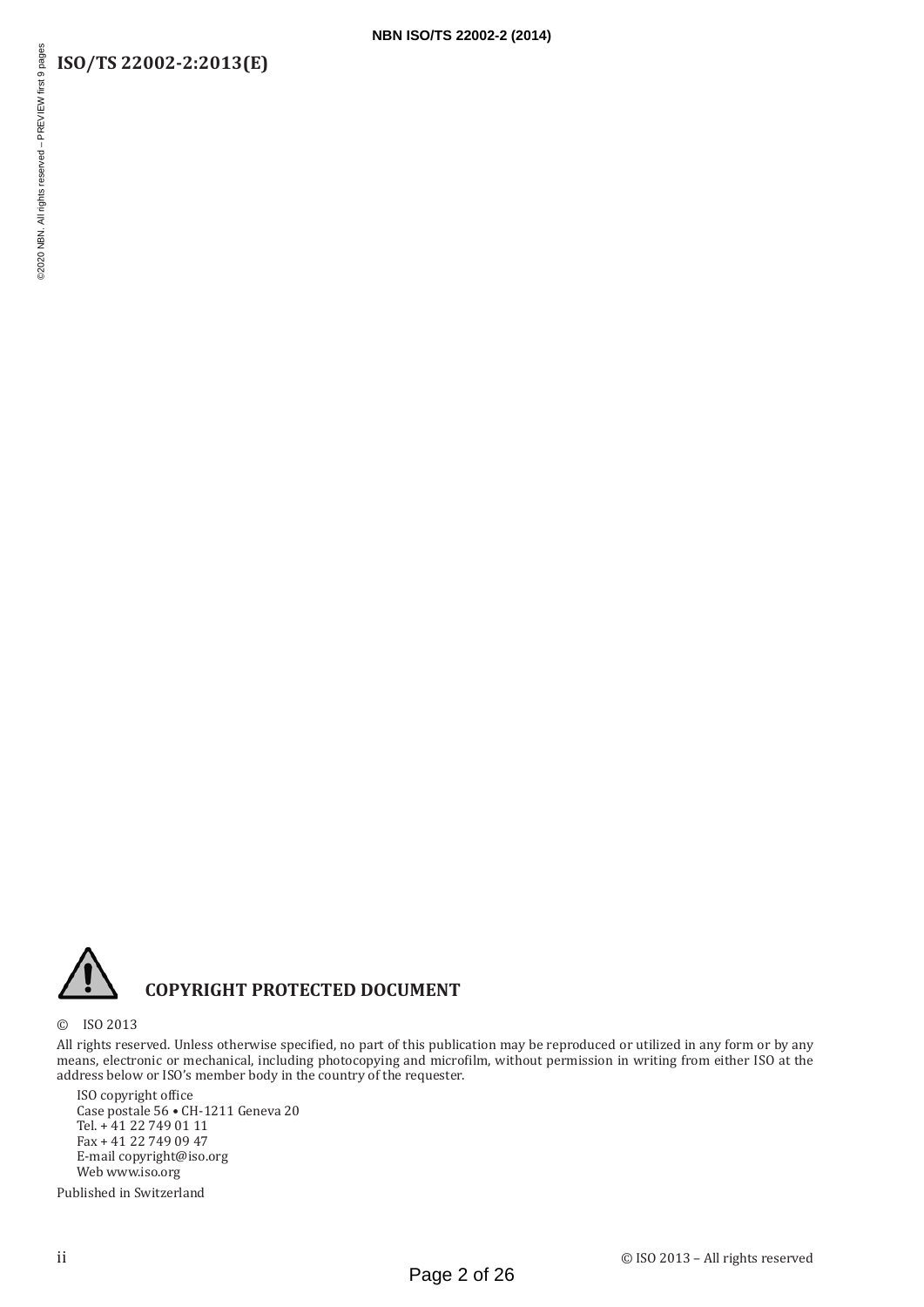## **Contents**

Page

| 1              |                                                            |                                                                                                                                                                                                                                |  |
|----------------|------------------------------------------------------------|--------------------------------------------------------------------------------------------------------------------------------------------------------------------------------------------------------------------------------|--|
| $\overline{2}$ |                                                            |                                                                                                                                                                                                                                |  |
| 3              |                                                            |                                                                                                                                                                                                                                |  |
| 4              | Generic prerequisite programmes                            |                                                                                                                                                                                                                                |  |
|                | 4.1                                                        |                                                                                                                                                                                                                                |  |
|                | 4.2                                                        |                                                                                                                                                                                                                                |  |
|                | 4.3                                                        |                                                                                                                                                                                                                                |  |
|                | 4.4                                                        |                                                                                                                                                                                                                                |  |
|                | 4.5                                                        |                                                                                                                                                                                                                                |  |
|                | 4.6                                                        |                                                                                                                                                                                                                                |  |
|                | 4.7                                                        |                                                                                                                                                                                                                                |  |
|                | 4.8                                                        |                                                                                                                                                                                                                                |  |
|                | 4.9                                                        | Pest and animal control 22 and animal control by the subset of the subset of the subset of the subset of the subset of the subset of the subset of the subset of the subset of the subset of the subset of the subset of the s |  |
|                | 4.10                                                       |                                                                                                                                                                                                                                |  |
|                | 4.11                                                       |                                                                                                                                                                                                                                |  |
|                | 4.12                                                       |                                                                                                                                                                                                                                |  |
| 5              | Specific prerequisite programmes <b>Manual Equation 23</b> |                                                                                                                                                                                                                                |  |
|                | 5.1                                                        |                                                                                                                                                                                                                                |  |
|                | 5.2                                                        |                                                                                                                                                                                                                                |  |
|                | 5.3                                                        |                                                                                                                                                                                                                                |  |
|                | 5.4                                                        |                                                                                                                                                                                                                                |  |
|                | 5.5                                                        |                                                                                                                                                                                                                                |  |
|                | 5.6                                                        |                                                                                                                                                                                                                                |  |
|                | 5.7                                                        |                                                                                                                                                                                                                                |  |
|                | 5.8                                                        |                                                                                                                                                                                                                                |  |
|                | 5.9                                                        |                                                                                                                                                                                                                                |  |
|                | 5.10                                                       |                                                                                                                                                                                                                                |  |
|                |                                                            |                                                                                                                                                                                                                                |  |
|                |                                                            |                                                                                                                                                                                                                                |  |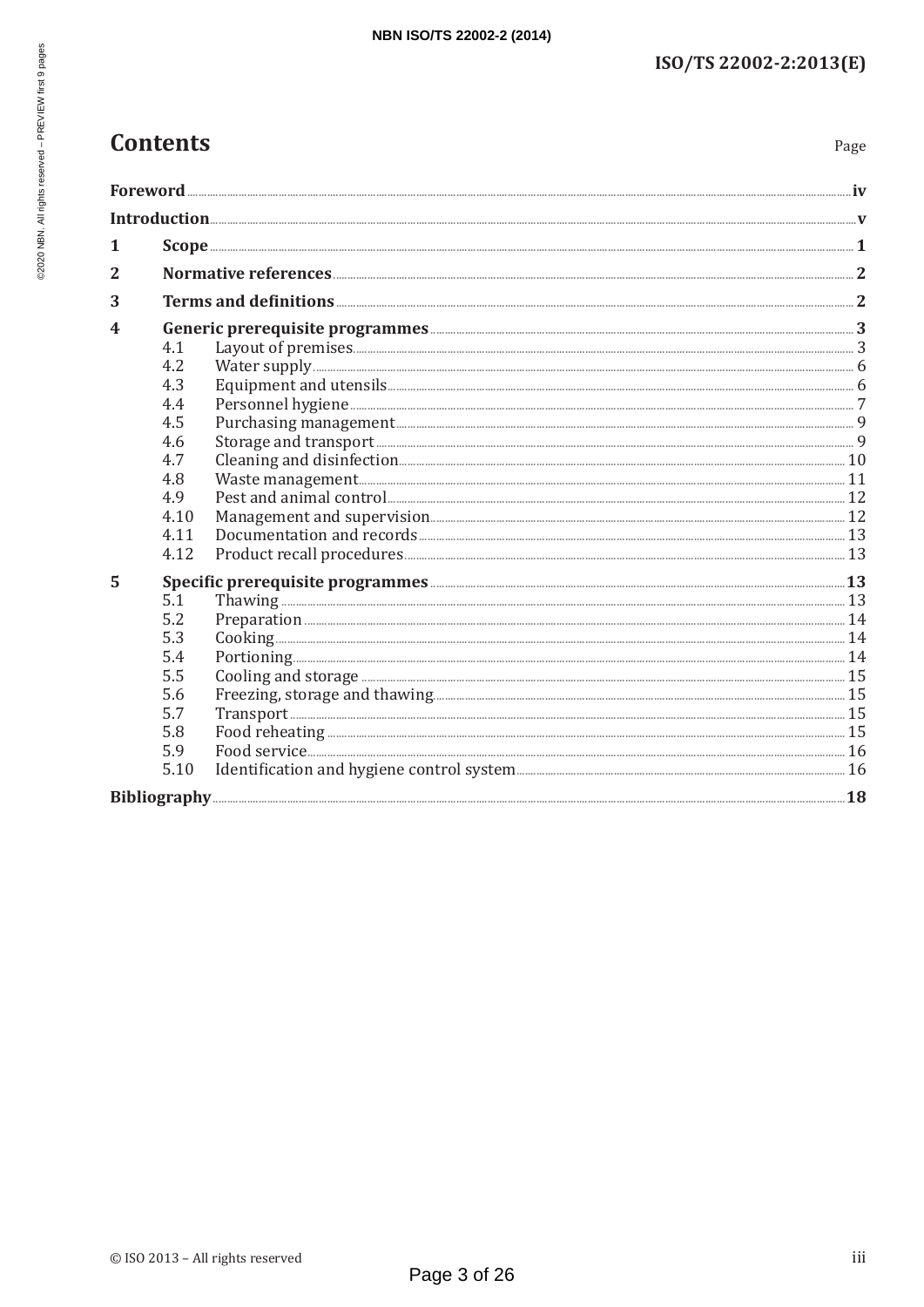## **Foreword**

ISO (the International Organization for Standardization) is a worldwide federation of national standards bodies (ISO member bodies). The work of preparing International Standards is normally carried out through ISO technical committees. Each member body interested in a subject for which a technical committee has been established has the right to be represented on that committee. International organizations, governmental and non-governmental, in liaison with ISO, also take part in the work. ISO collaborates closely with the International Electrotechnical Commission (IEC) on all matters of electrotechnical standardization.

International Standards are drafted in accordance with the rules given in the ISO/IEC Directives, Part 2.

The main task of technical committees is to prepare International Standards. Draft International Standards adopted by the technical committees are circulated to the member bodies for voting. Publication as an International Standard requires approval by at least 75 % of the member bodies casting a vote.

In other circumstances, particularly when there is an urgent market requirement for such documents, a technical committee may decide to publish other types of document:

- an ISO Publicly Available Specification (ISO/PAS) represents an agreement between technical experts in an ISO working group and is accepted for publication if it is approved by more than 50 % of the members of the parent committee casting a vote;
- an ISO Technical Specification (ISO/TS) represents an agreement between the members of a technical committee and is accepted for publication if it is approved by 2/3 of the members of the committee casting a vote.

An ISO/PAS or ISO/TS is reviewed after three years in order to decide whether it will be confirmed for a further three years, revised to become an International Standard, or withdrawn. If the ISO/PAS or ISO/TS is confirmed, it is reviewed again after a further three years, at which time it must either be transformed into an International Standard or be withdrawn.

Attention is drawn to the possibility that some of the elements of this document may be the subject of patent rights. ISO shall not be held responsible for identifying any or all such patent rights.

ISO/TS 22002-2 was prepared by Technical Committee ISO/TC 34, *Food products*, Subcommittee SC 17, *Management systems for food safety*.

ISO/TS22002 consists of the following parts, under the general title *Prerequisite programmes on food safety*:

- *Part 1: Food manufacturing*
- *Part 2: Catering*
- *Part 3: Farming*

The following parts are under preparation:

- *Part 4: Food packaging manufacturing*
- *Part 5: Transport and storage*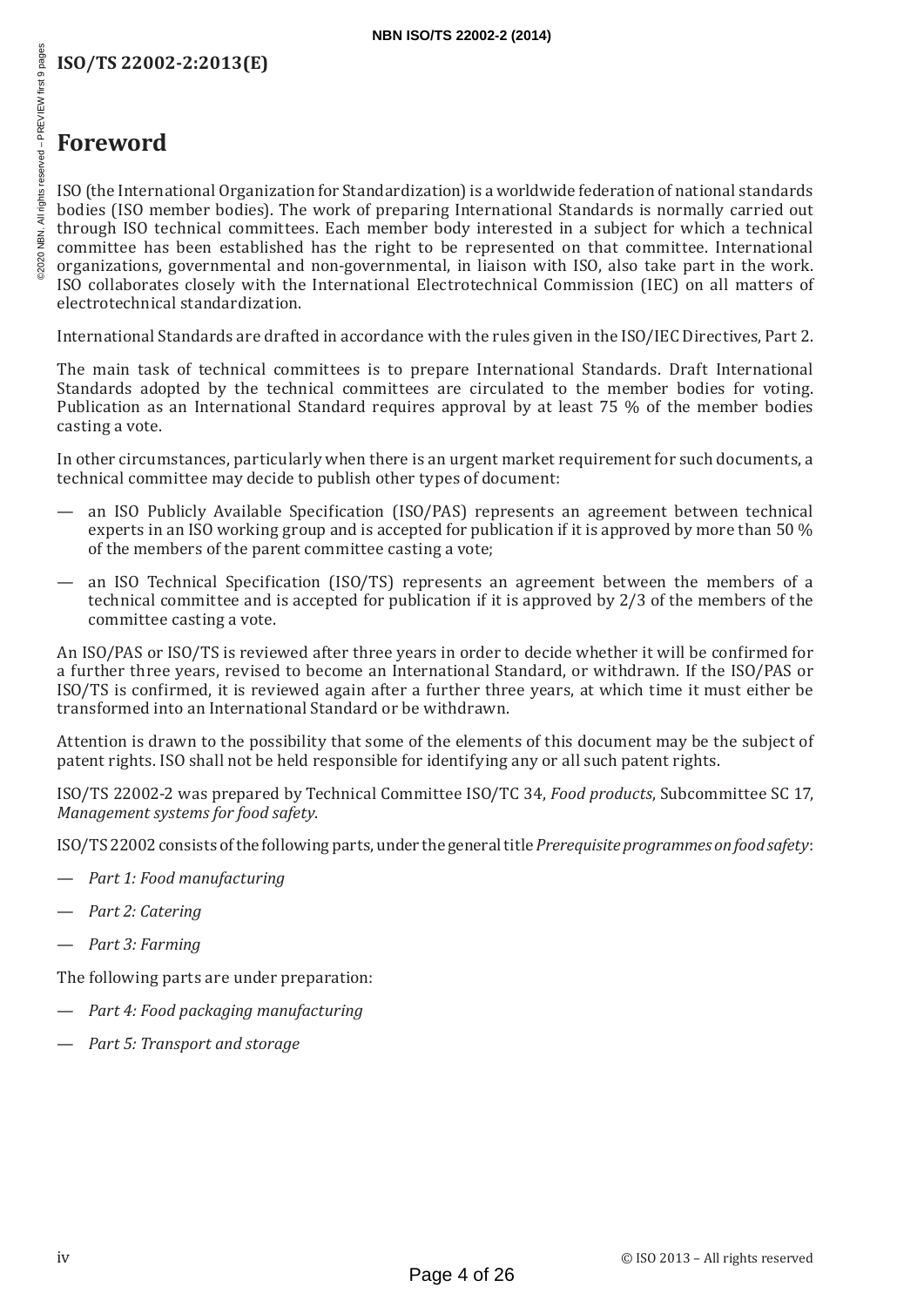### **Introduction**

ISO 22000 sets out specific food safety requirements for organizations in the food chain. One such requirement is that organizations establish, implement, and maintain prerequisite programmes (PRPs) to assist in controlling food safety hazards (ISO 22000:2005, 7.5).

This part of ISO/TS 22002 does not duplicate the requirements given in ISO 22000 and is intended to be used when establishing, implementing, and maintaining the PRPs specific to the organization(s) in conjunction with ISO 22000, to assist in controlling basic hygienic conditions in catering activities.

Food safety has to be ensured at all stages of the food chain. In the case of catering services, prerequisite programmes have to be established in organizations which, as applicable, prepare, process, cook, store, transport, distribute, and serve food for human consumption at the place of preparation or at a satellite unit.

The following applications of this part of ISO/TS 22002, in accordance with ISO 22000, are possible.

- a) An organization can develop the PRPs part of codes of practice or check that an existing code of practice is consistent with this part of ISO/TS 22002.
- b) An establishment can implement an ISO 22000 food safety management system. The establishment can use this part of ISO/TS 22002 as a basis to structure and document the PRPs.